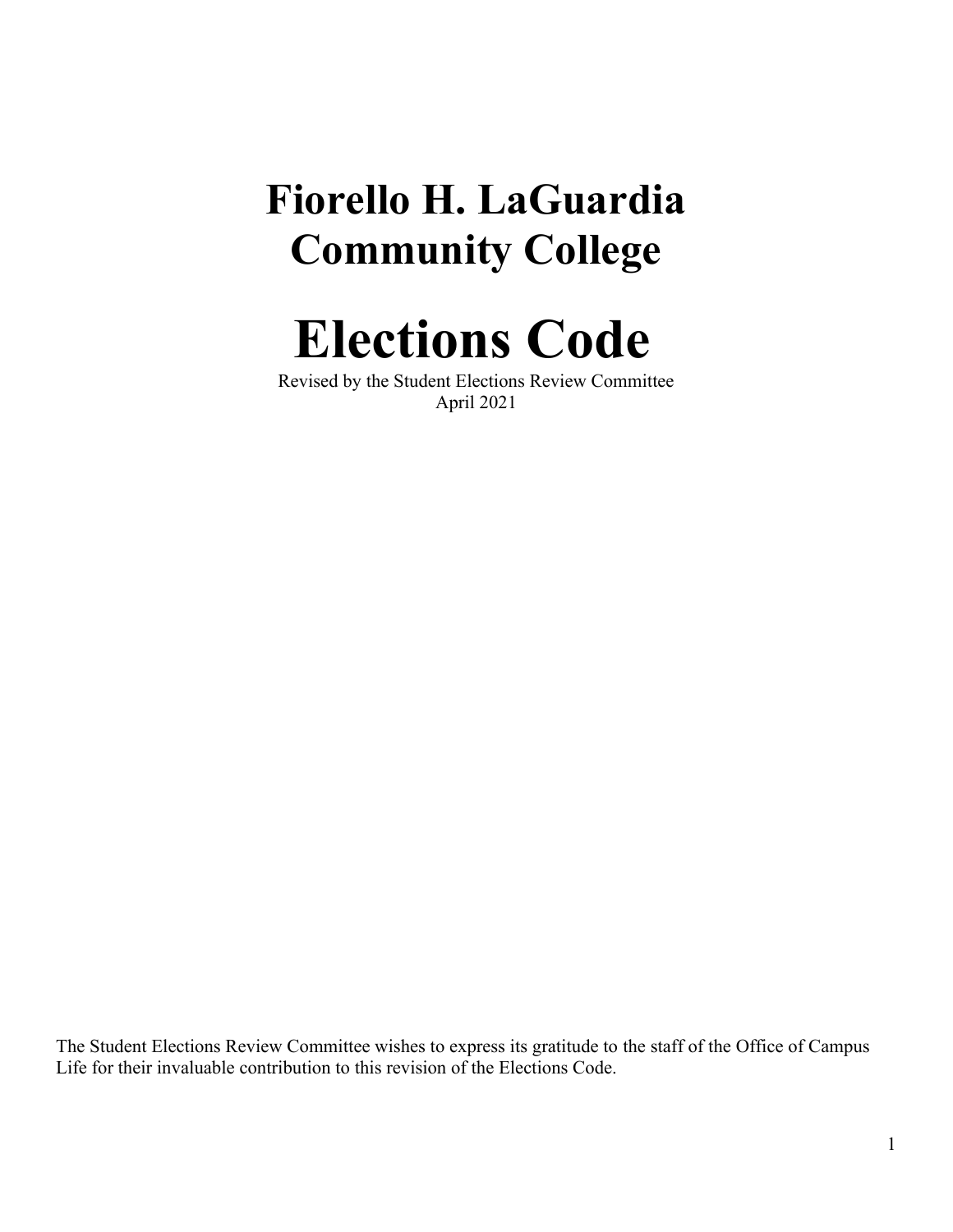## **INTRODUCTION**

Pursuant to section 15.2 of the University Bylaws, each College establishes a Student Elections Review Committee (SERC) to approve election procedures and certify the results of student government elections. Bylaw Section 15.2 (d) reads as follows:

*Each College shall establish a student elections review committee in consultation with the various student governments. The student elections review committee shall approve the elections procedures and certify the results of elections for student government and student body referenda.*

## **LAGUARDIA COMMUNITY COLLEGE STUDENT ELECTIONS CODE**

Each term the College President establishes the LaGuardia Community College Student Elections Review Committee (SERC), to oversee the conduct of the Student Government elections. SERC consists of two students, two faculty members and two administrative staff members. Nominations can be made by the Student Government Association and by the Dean of Students (Vice President/Associate Dean) or by his/her representatives.

## **I. APPOINTMENT TO SERC:**

- 1.1 The College President will select from the nominations two students, two faculty and two administrators to serve on the SERC for a period of two years.
- 1.2 The official positions of Chairperson, Vice-Chairperson and Secretary shall be decided upon by the SERC members at their first meeting.
- 1.3 This committee shall have the power to decide on issues regarding the entire elections process. The purpose of the committee is as follows:

## **II. PURPOSE:**

- 2.1 To develop procedures and guidelines for college-wide student elections as described in 2.3.
- 2.2 To hear challenges from candidates and registered students, concerning Code of Elections violations
- 2.3 To certify the Student Government and Student Judicial Review elections.
- 2.4 To resolve disputes related to elections issues.
- 2.5 To review and certify all petitions for referendums, and to certify the results of all student referendums to the College President.
- 2.6 To examine the Elections Code at least once per year.
- 2.7 To distribute the Elections Code and other pertinent material to candidates.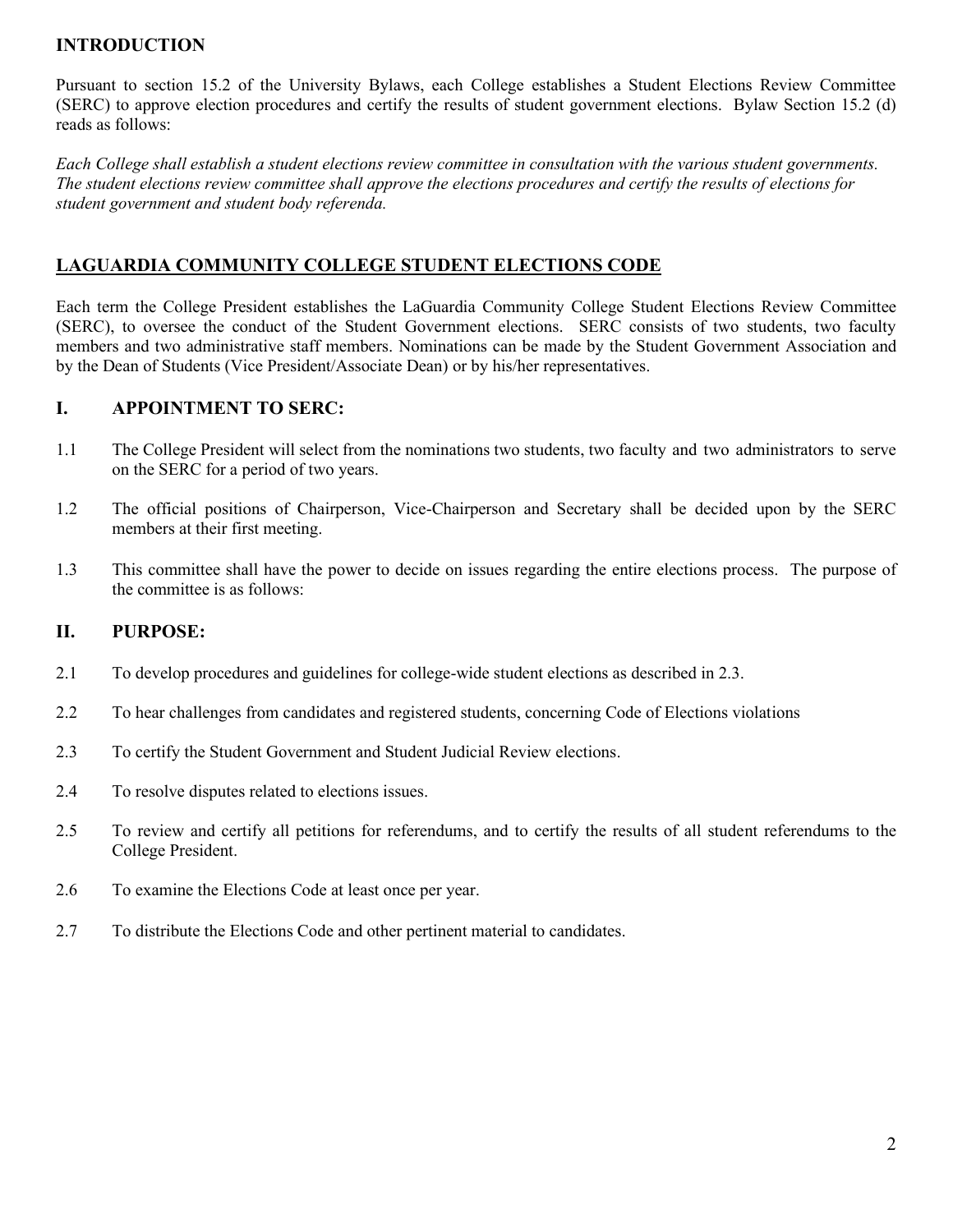## **STUDENT ELECTIONS REVIEW COMMITTEE PROCEDURES AND GUIDELINES**

In order to ensure that the Student Government Elections are conducted properly and fairly for all students, it is the responsibility of the Student Elections Review Committee to ensure establishment of the following procedures and guidelines.

## **III. SPECIFIC DUTIES**

The Office of Student Life will coordinate all logistic and operational activities on behalf of SERC.

#### **Pre-Elections Period:**

- 3.1 Develop timetable for the following items:
	- a) Period of time for applications and deadline dates for submission.
	- b) Period of time in which the elections will occur with specific dates, times and locations.
	- c) Period of time in which all publicity materials for candidates will be created and developed.
	- d) Period of time in which candidates will be allowed to campaign.
	- e) Schedule a MANDATORY orientation session for candidates.
- 3.2 Identify an organization that will conduct the actual elections. This function will include reserving the locations where the elections will actually take place and procuring any necessary equipment.
- 3.3 Develop a process to verify each student's eligibility to vote and to ensure that a student cannot vote more than once. This function includes obtaining from the Registrar's Office information that contains the names and identifying numbers of all matriculated students.
- 3.4 Checking all applications to ensure that all candidates meet eligibility criteria.
- 3.5 Sending out letters to candidates informing them in a timely manner that they are either eligible or ineligible to run in the college-wide student elections.
- 3.6 Establish and schedule forums, such as debates, for candidates to present their platforms and reasons for running for college-wide student elections.
- 3.7 Conduct a MANDATORY orientation session for candidates on election procedures and guidelines. Candidates who do not attend this training become ineligible to continue their candidacy.

## **Elections Period:**

- 3.8 Oversee the college-wide student elections to ensure that all candidates for Student Government and Student Judicial Review are adhering to established procedures, guidelines and electioneering regulations.
- 3.9 Mediating disputes between candidates or slates.
- 3.10 Investigate complaints lodged by members of the student body concerning elections.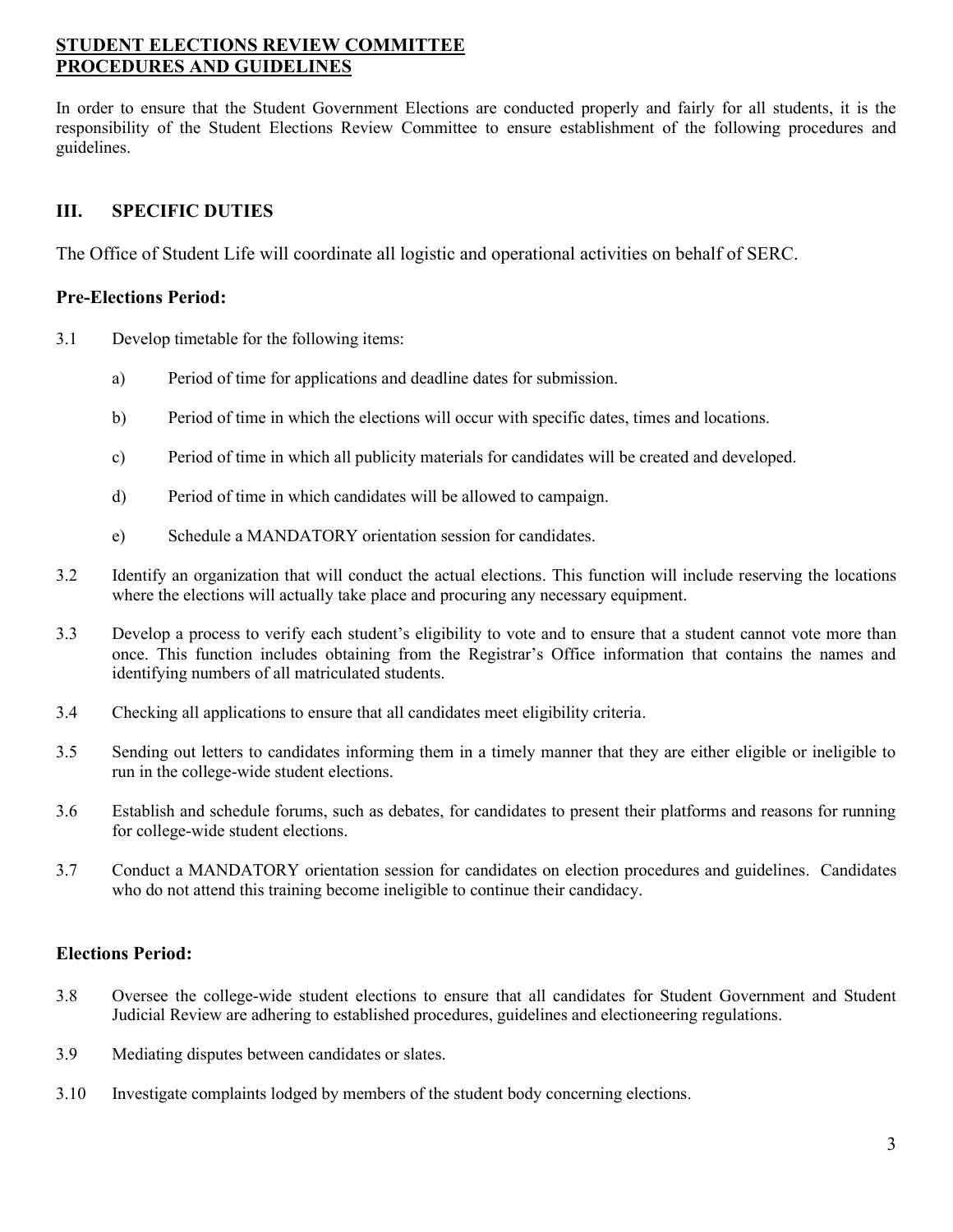#### **Post-Elections Period:**

3.11 Certified results of the Student Government elections shall be sent to the College President and Chief Student Affair Officer.

## **IV. DUTIES OF THE MEMBERS OF THE SERC**

#### **Chairperson**

- 4.1 Shall formulate the time schedule of the elections and make all changes, with the approval of the SERC.
- 4.2 Shall call a meeting of SERC whenever necessary prior to an election to familiarize the members with the Code.
- 4.3 Shall supervise along with the other members of the SERC the voting tabulations once the elections are completed.
- 4.4 All powers and duties not delegated to SERC and not in conflict with this Code shall be decided by the SERC by a majority vote of the membership.
- 4.5 Shall be the official spokesperson for the SERC with the power to release official information, after the SERC has reviewed it, to student candidates about policy or official election results and procedures.

#### **Vice Chairperson**

- 4.6 Shall assist the chairperson in carrying out the above duties
- 4.7 Shall act as chairperson in the event that the chairperson is unable to attend a meeting, hold office, and if necessary, until the SERC can elect a new chairperson.

#### **Secretary**

- 4.8 Shall keep minutes of the SERC's meetings.
- 4.9 Shall contact members of the SERC to announce meetings.
- 4.10 Shall perform any other duties deemed necessary by the SERC.

#### **Responsibilities of the SERC**

- 4.11 Shall vote to determine actions in response to claims of voting irregularities and campaign violations of the Elections Code. Each member of the SERC shall have 1 (one) vote. Any written complaints that are received before the close of the polls will be acted upon as soon as possible.
- 4.12 Quorum shall consist of four (4) SERC members.
- 4.13 May establish such programs of information to the voters as it deems necessary.
- 4.14 Shall designate the time when campaigning and publicity shall begin.
- 4.15 All discussions and proceedings concerning the SERC Committee must be kept confidential.
- 4.16 No member of the SERC shall: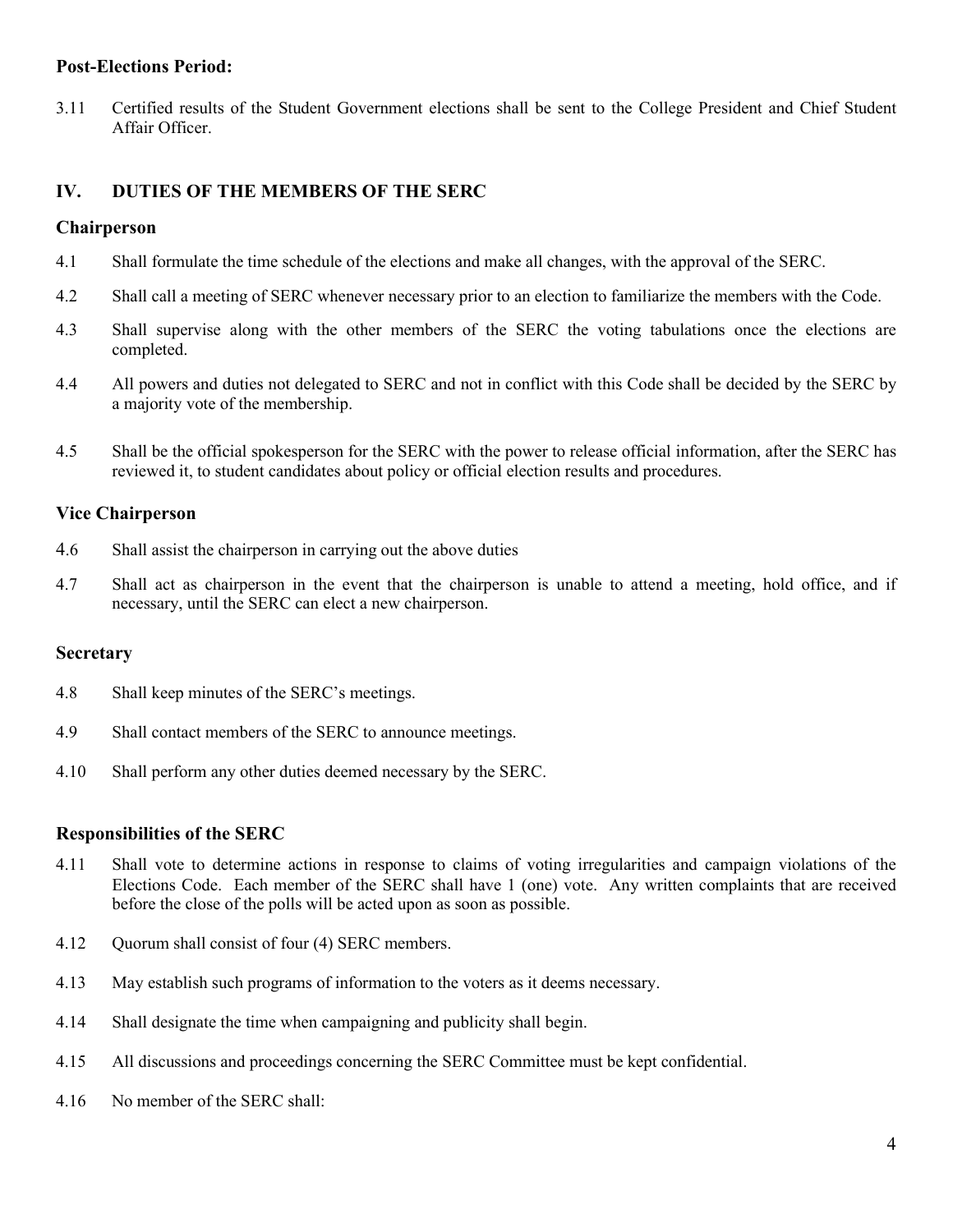- a) Be elected, nominated or appointed to any office in the Student Government.
- b) Campaign for any candidate
- c) Express verbally or in writing any opinion of any candidate
- d) Reveal whom they are voting for.
- e) The College President or designee may request the student governing bodies to nominate individuals from whom he/she may then appoint a set number. If in response to this request the student governing bodies do not nominate an impartial person, or if they fail to nominate such persons by the time the SERC should begin operation, the College President or designee shall appoint the necessary number of members to reach the prescribed 6-member composition.

#### **V PROCEDURE FOR CANDIDATES**

- 5.1 The SERC shall formulate an online application with instructions. Completed applications must be electronically submitted by the date and time specified. Please note that late applications will not be accepted.
- 5.2. All candidates must be registered students at the time of their application. No candidate's application will be accepted if he/she has registered "Intent to Graduate."
- 5.3 All candidates must be eligible to remain in position for the entire academic year.
- 5.3 No Student Elections application form will be accepted by the SERC that is incomplete. Notification in writing will be sent to the applicants indicating whether they are eligible to run in the elections.
- 5.4 The Office of Campus Life shall be the arbiter of the eligibility of a student to be a candidate.
- 5.5 All candidates must attend one of the mandatory orientation sessions provided by members of the Office of Campus Life.
- 5.6 Be advised you will become ineligible as a candidate if you do not attend an orientation in a timely manner.

## **Campaigning**

- 5.7 Candidates will create the template for their flyers and submit them for approval by the designated staff of the Office of Campus Life.
- 5.8Only staff of Campus Life will post flyers in designated areas. Candidates cannot post publicity anywhere on campus.
- 5.9 Candidates can reproduce publicity flyers at their own cost. The content of these flyers must be consistent with the conduct expected of students at the College. In addition, their distribution must be consistent with the stipulations of this Code.
- 5.10 Publicity shall begin at a time designated by the SERC.
- 5.11 Candidates may begin to campaign from the time so designated by the SERC until the end of the voting period.
- 5.12 The platform of each candidate may be included on publicity for Elections. Publicity disseminated prior to the date established by the SERC is a violation of the Elections Code.
- 5.13 A candidate may address a class only with the permission of the Instructor.
- 5.14 A candidate may campaign without the Instructor's permission if the Instructor is not present.
- 5.15 During the voting period, no campaigning shall take place in the restricted areas, which, on campus, is any computer where internet voting can take place.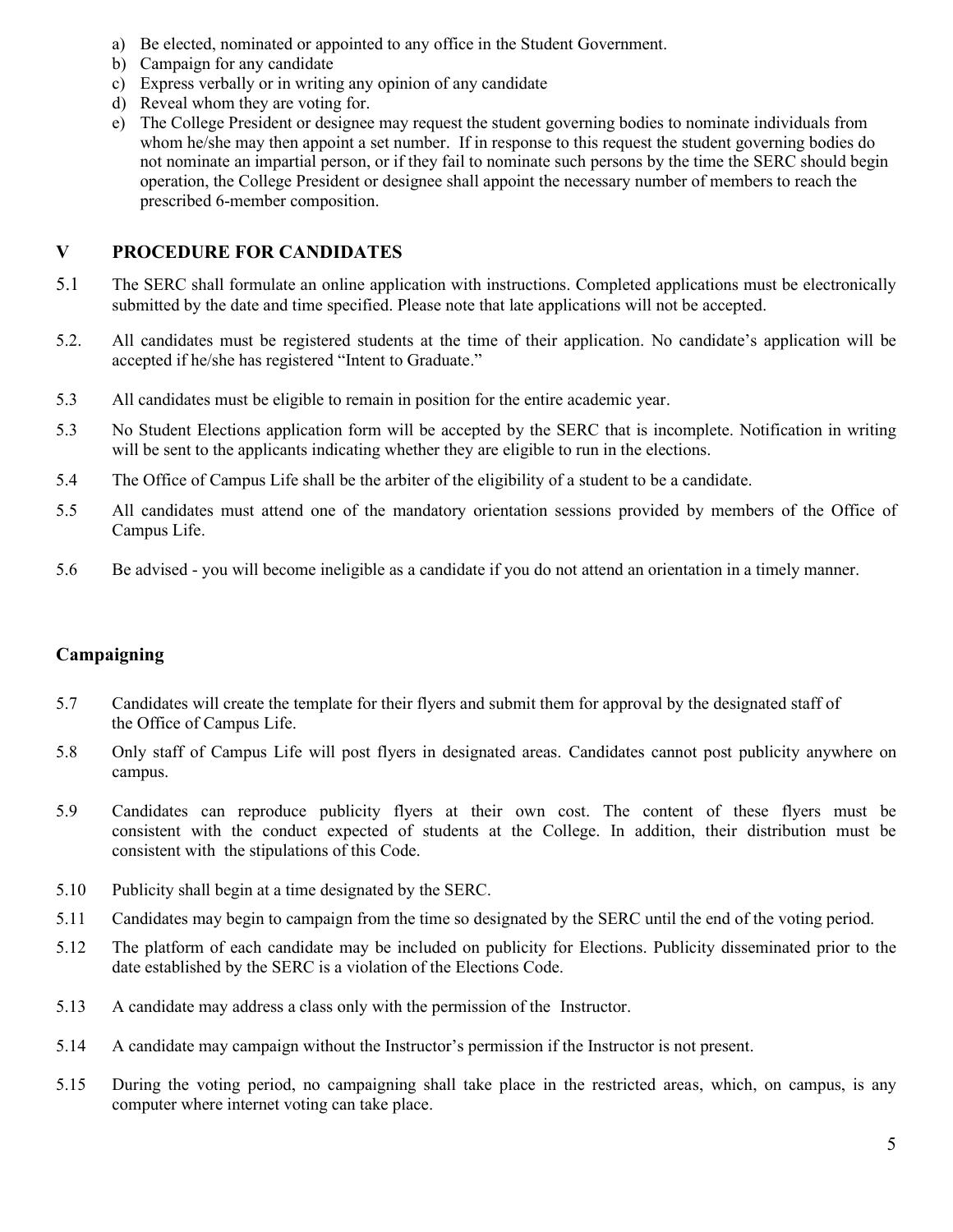- 5.16 During the Elections, one or more debates or forums may be held among the candidates under the guidance of the SERC and/or The Office of Campus Life.
- 5.17 The official results of the elections will not be released until all votes have been tabulated.

#### **VI. ONLINE VOTING**

#### **Procedure**

- 6.1 The SERC shall designate voting areas that are accessible to all students and that have electrical power and online capabilities. Specific locations will be publicized prior to elections.
- 6.2 Voting shall take place over a period designated by the SERC for a minimum of three (3) days.
- 6.3 A computer list containing the names and identifying numbers of all LaGuardia College Students shall be obtained through the Registrar's Office.

#### **The Voting Procedure at the polls is as follows:**

- 6.4 Only currently registered students will be allowed to vote. The Office of Institutional Research (IR), which is the independent College entity conducting the Election, will obtain the list of eligible students from the Registrar.
- 6.5 Before the polls open, IR will test the voting program to ensure it is working properly.
- 6.6 Students are strongly encouraged to vote in the assigned computer room; however, they may vote from any computer with internet access.
- 6.7 At the end of each voting day, the assigned computer room will be locked and all election materials will be secured.
- 6.8 IR will report the final election results to the SERC and the Office of Campus Life at a specific time and location.

## **VII. VIOLATIONS**

- **7.**1 Campaigning before the period so designated by the SERC.
- 7.2 Candidates cannot use their personal devices to collect votes during election period.
- 7.3 Harassment and intimidation of any member of the SERC expressed or implied.
- 7.4 Failure to abide by any rule set forth in this Code.
- 7.5 Electioneering within the restricted polling area.
- 7.6 Interfering with a student's ability to vote freely without intrusion of any type. This includes campaigning in the computer room where voting is taking place.
- 7.7 Defacing another candidate's publicity.
- 7.8 Defacing any college property; this includes altering any property without institutional permission.
- 7.9 Use of unauthorized endorsements.
- 7.10 Use of public address system or bullhorns for campaigning purposes during the Election and campaign periods.
- 7.11 Any action that fails to abide by the conduct expected of LaGuardia Community College students as described in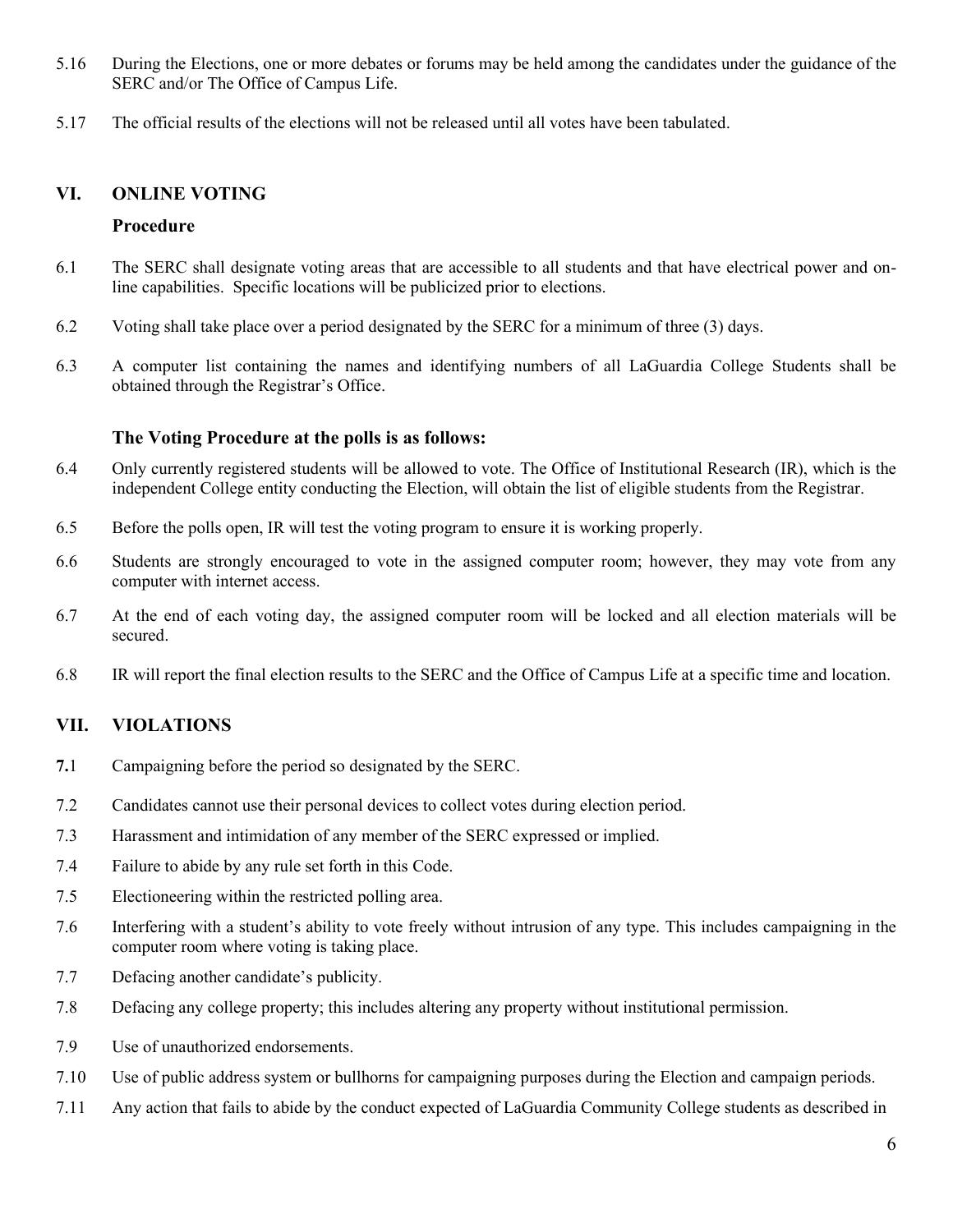the Student Handbook.

7.12 Any other action or behavior that contradicts the stipulations of this Code.

All alleged violations shall be submitted in writing to the SERC no later than 24 hours after the violation took place. A form will be available in the Office of Campus Life for this purpose. It will include the following:

- Alleged offender's name.
- Time, date, and place of occurrence.
- Nature of violation with details pertaining to Elections Code regulations.
- Complainant's name along with those of witnesses. Relevant information (email address, phone numbers) to permit staff to contact them.
- Complainant's and witness's signatures and date.

This form shall be submitted by the complainant with the understanding that he/she may have to appear before SERC. The accused offender will be entitled to a rebuttal at a hearing before the SERC.

Frivolous or unfounded complaints, as determined by the SERC, may be considered by the Committee to be a violation of the rules and can therefore be penalized accordingly.

## **VIII. PENALTIES**

8.1 Any candidate who fails to comply with the Elections Code shall be subject to penalties, including disqualification from running as a candidate or serving in the Student Government. The penalty will be determined by the SERC. In addition, to this penalty, a student found guilty of violating the Code could be subject to the College's disciplinary process.

# **IX APPEALS**

9.1 Any appeals concerning decisions rendered by the SERC must be made in writing to the President of the College, or to an Officer of the College designated by the President, within a 48-hour period after the SERC notifies candidates of the decision.